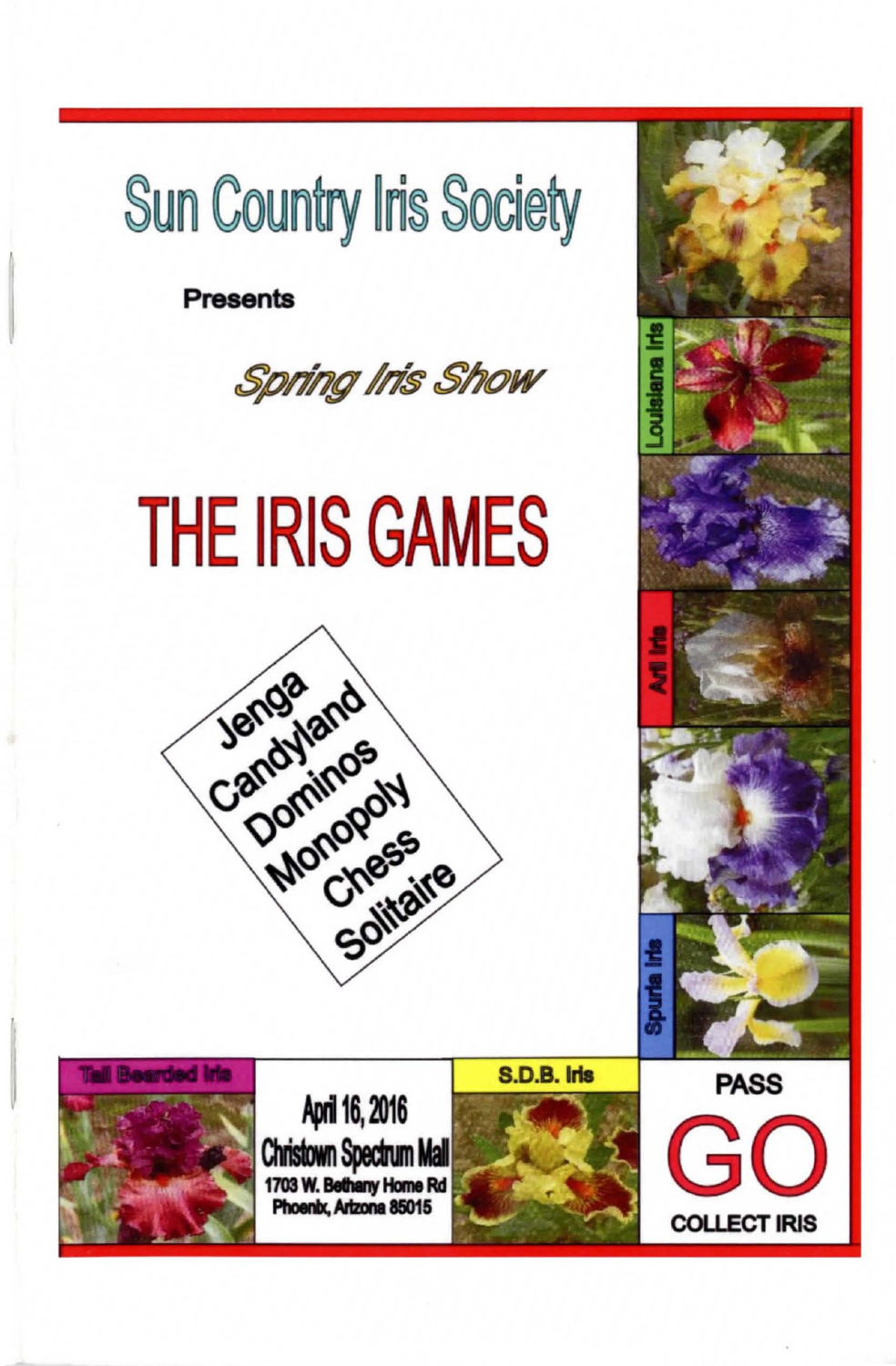#### SUN COUNTRY IRIS SOCIETY

#### An affiliate of the American Iris Society

## **Welcome**

Welcome to Sun Country Iris Society's 45th Spring Iris Show! This year's theme is "The Iris Games". Our horticulture, artistic divisions and collection entries will enlighten you to the many varieties and types of iris that thrive in our desert climate. We hope you will enjoy the artistic interpretations of our flower arrangements.

This competition is open to the public. We appreciate Christown Spectrum Mall for the use of their facility and for all their hospitality and support. We are pleased to present this show to the patrons of Christown Spectrum Mall and to the general public for their enjoyment.

Kyria Peavy, 2016 Show Chairman

To learn more about Sun Country Iris Society, you are welcome to visit one of our monthly meetings. Our meetings are held the first Tuesday of the month, 7:00 p.m. at

> The Valley Garden Center 1809 North 15th Avenue Phoenix, AZ 85007

For more information please call Kyria Peavy at (480) 577-0991 or log on to www.suncountryiris.org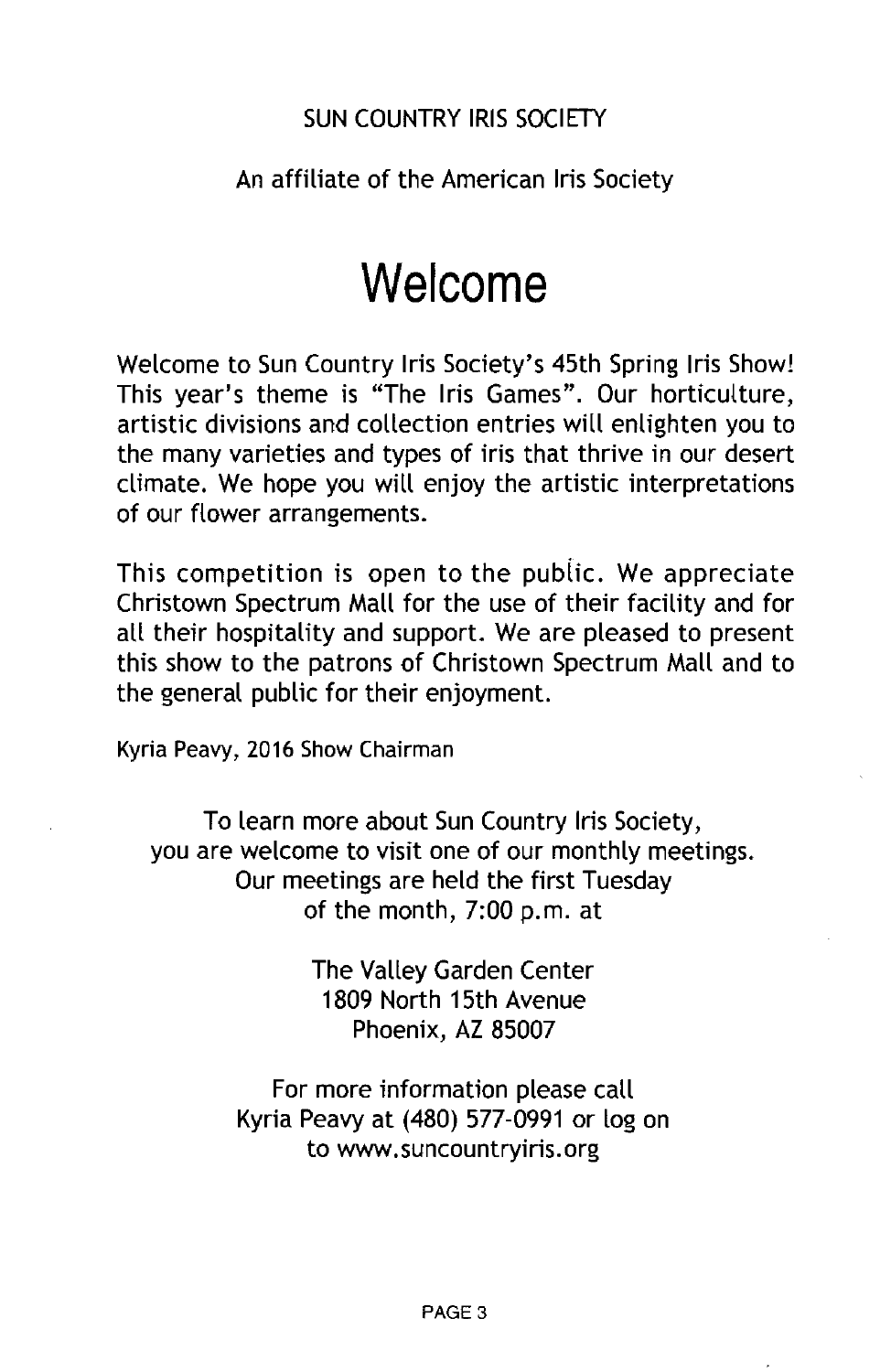#### SUN COUNTRY IRIS **SOCIETY**

An affiliate of the American Iris Society

Presents Our 45th Annual Spring Iris Show

#### The Iris Games

Christown Spectrum Mall 1703 W. Bethany Home Rd. Phoenix, AZ 85015

April 16, 2016 Free Exhibit to the Public

Saturday, 11 :00 a.m. to 2:00 p.m.

This is an American Iris Society sanctioned show, conducted according to AIS rules and regulations, and judged according to AIS rules. The show committee will endeavor to protect all exhibits but cannot be responsible for the loss or damage to the exhibitor's property.

#### INDEX

| Commercial Display Division  Page 11 |  |
|--------------------------------------|--|
|                                      |  |
|                                      |  |
|                                      |  |
|                                      |  |
|                                      |  |

#### SHOW COMMITTEE

Co-Chairman: Ardi Kary, Kyria Peavy Show Schedule: Jenine Cook Cover art: Nancy Evans Secretary/AIS Awards: Jenine Cook SCIS Awards: Jenine Cook Staging/Set-up/Properties: Kyria Peavy Classification: Show Committee Entry and Placement: Kyria Peavy Judges: Ardi Kary Clerks: Gary Miller Hospitality: Kyria Peavy Publicity: Show Committee Artistic Concepts: Nancy Evans/Jenine Cook Potted Iris Sales: Fred Jaeggi Photographer: All members Website: Darol Jurn Clean-up: All Members

> The Sun Country Iris Society Show Awards Presentation Will be May 3, 2016 at 7:00 p.m. At the Valley Garden Center 1809 North 15th Avenue Phoenix, AZ 85007

#### SUN COUNTRY OFFICERS - 2016

President: Kyria Peavy Vice President: Nancy Evans Secretary: Jenine Cook Treasurer: Bob Buchwold Director: Gary Miller Director: Ardi Kary Director: Vi Zepeda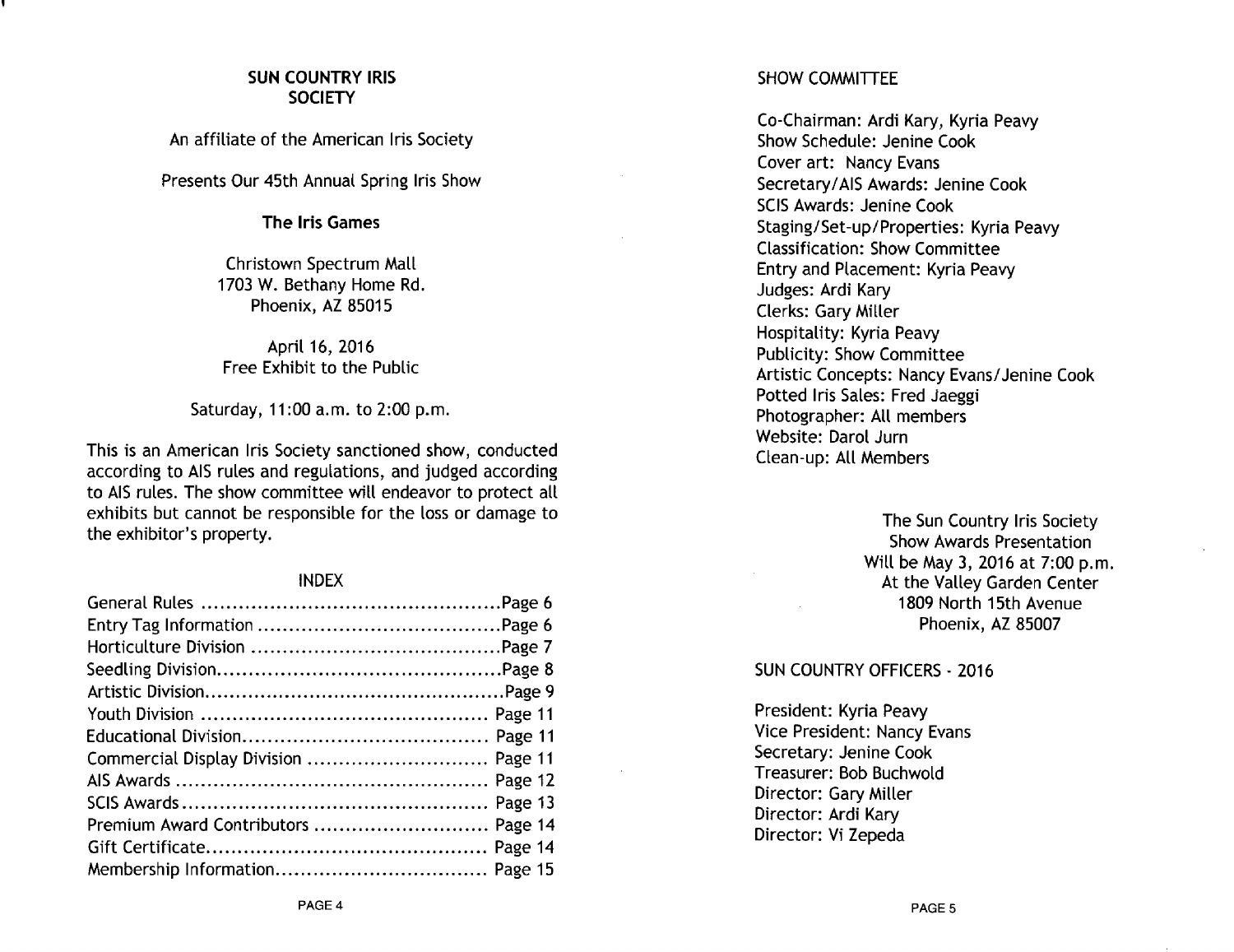### GENERAL SHOW RULES

General Rules apply to all divisions. For specific information pertaining to your entry, see Special Rules for that Division.

- 1. Exhibition privileges are open to all persons without charge.
- 2. Entries accepted 7:00 a.m. to 8:30 a.m., April 16. LATE ENTRIES ACCEPTED FOR DISPLAY ONLY.
- 3. Entries must be clearly, correctly, and completely identified and entered in the proper division, section and group/class; to be judged.
- 4. No judge or designated apprentice judge may judge in a section where the judge or a member of the judge's family has an entry.
- 5. Judging will begin at 9:00 a.m., April 16. Only judges, designated apprentices, show chairpersons, and clerks are permitted in the exhibition area during judging.
- 6. Judging will be done in accordance to AIS rules. Any award, either AIS or SClS, may be withheld at the judges' discretion if no worthy specimen is available. Decisions of the judges are final.
- 7. Official AIS rules and regulations cannot be violated.
- 8. Exhibits and ribbons must remain on display until 2:00 p.m., April 16. All entries must be removed by 2:30 p.m. on that date.

AIS Entry Tags, Exhibitor Numbers and Forms will be available at the April 5th Sun Country Iris Society general meeting and at the show location from 7:00 a.m. to 8:30 a.m. on April 16.

Please print in blue or black ink only. Complete both portions of each tag, following the Show Schedule outline.

Group refers to horticultural entries.

Class refers to artistic entries.

Variety refers to the name of the iris or the title of an artistic entry.

Entry No. is the Exhibitor Number assigned by Show Secretary. PAGE 6

#### DIVISION I - HORTICULTURE

While the Scale of Points varies for each section, all sections are scored 75 points for cultural perfection (flower and stalk) and 25 points for condition and grooming.

#### SPECIAL RULES

- 1. Entries must have been grown and entered in person by the exhibitor.
- 2. Entries placed on the show bench will be judged as groomed by the exhibitor.
- 3. Exhibitors may enter only one stalk of any particular variety, but may enter as many varieties as desired. (Collections are excepted; see Section G.)
- 4. Display containers will be furnished by the Show Committee.
- 5. Single specimen entries will be placed in alphabetical order of variety name within sections/ groups. Each variety (cultivar) is a separate class for judging.
- 6. Faded stalks may be groomed or removed by the Show Committee or the exhibitor anytime after the judging is completed.

Section A - TALL BEARDED

Section B - ARIL AND ARILBRED Group 1 - Aril Group 2 - Arilbred Group 3 - Aril-med

Section C - MEDIAN AND DWARF

Group 1 - Border Bearded

Group 2 - Miniature Tall Bearded

Group 3 - Intermediate Bearded

Group 4 - Standard Dwarf Bearded

Group 5 - Miniature Dwarf Bearded

Section D - BEARDLESS

Group 1 - Spuria Group 2 - Louisiana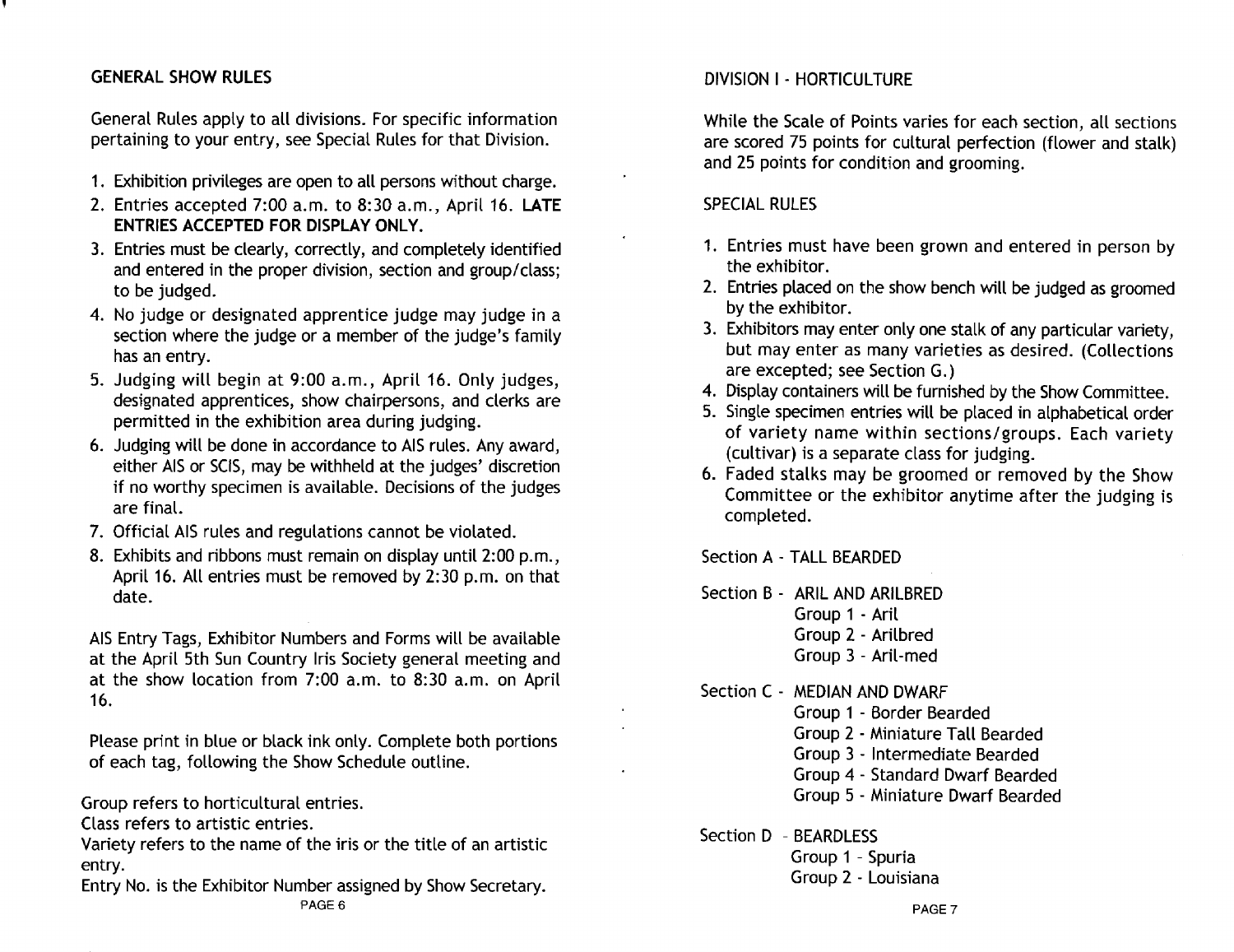Section E - HISTORIC IRISES (introduced prior to 1987)

Section F \* - MISCELLANEOUS: Any iris not listed above.

Section G - COLLECTIONS: Three (3) stalks. Exhibitors may enter more than one collection in each group, but each collection must be a different type; for example: Tall Bearded, Spuria, Louisiana.

> Group 1 - Same type, same variety Group 2 - Same type, 3 different varieties

Section H - SINGLE BLOOM (Single blossom classes may not have award ribbons counted for Silver and Bronze Medal/ Certificates and are not eligible for the "Best Specimen of Show" Award.)

\*Sections or groups for bulbous irises and collections are eligible to receive award ribbons, special section awards and section rosettes. Award ribbons are included in the tally for Silver and Bronze Medal/Certificates although these entries are not eligible for the "Best Specimen of Show" Award.

Section certificates are available for award to the winner of the most blue ribbons in each section of a show that has competition in more than one type of irises provided there are at least three exhibitors and at least five varieties (cultivars). Groups of various types of irises may be combined in order to qualify. For example, all beardless in an Apagon section, all medians in one section, etc. No awards for a tie of one ribbon.

DIVISION II - SEEDLINGS

Any type of iris not introduced into commerce. Must be entered

under seedling number or registered name and must be made in the name of the originator (hybridizer). To indicate type of seedling on the entry tag, use Section/Group as outlined in Division I.

#### DIVISION III - ARTISTIC DESIGN

#### SPECIAL RULES

- 1. Arrangements must be the work of the exhibitor, but the plant material need not have been grown by the exhibitor.
- 2. Exhibitors are limited to one entry in each class.
- 3. Iris must be used in all arrangements and must be the predominating feature. Iris of any type may be used, unless specified. Though not required, iris used may be identified on a separate card.
- 4. Dried or treated natural plant material is acceptable, but fresh material must predominate. No painted fresh material or artificial plant material is permitted.
- 5. Interpretive accessories may be used, but must be subordinate. Use is required only if specified.
- 6. Containers should be marked on the underside with owner's name and address.
- 7. Exhibitors are responsible for-maintaining arrangements in fresh, groomed condition after judging is completed and for removing exhibits promptly at the close of the show.
- 8. The use of any part(s) of plants on the state conservation list, plants that are illegal in the State of Arizona, and plants that are poisonous is strictly prohibited. When in doubt, leave it out.

The show committee will endeavor to protect all exhibits but cannot be responsible for the loss or damage to the exhibitor's property.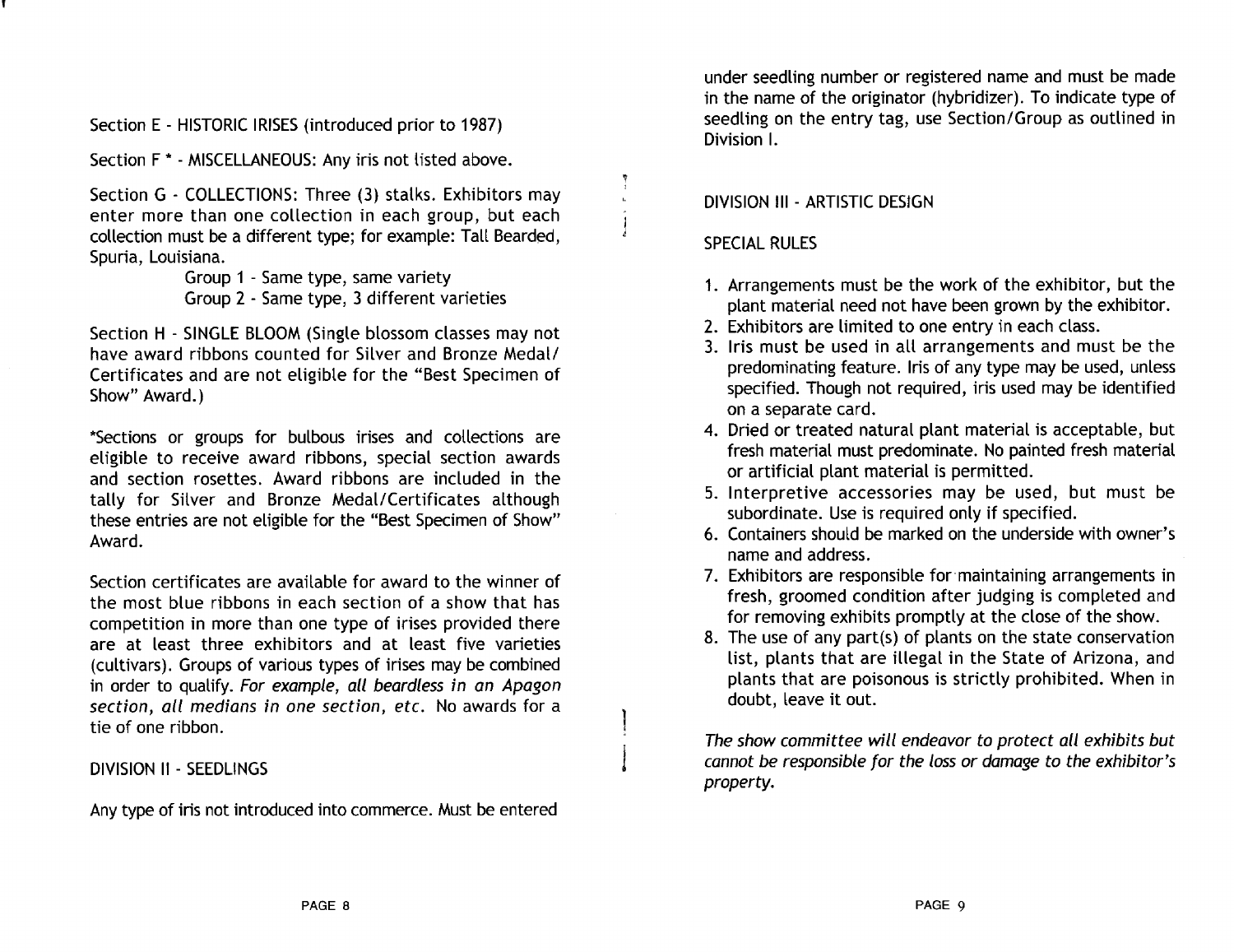#### THEME: The Iris Games

Just as one looks forward to a bloom season, we look forward to our iris show each spring. This year our artistic division features an array of irises interpreting "The Iris Games".

Games are a source of fun and recreation for many people as Iris are for many gardeners. Classic games bring to mind many characteristics that can be assoicated with iris' color, form, and patterns.

#### Section A - Open to All

- Class 1 -Jenga is the classic game in which players stack blocks in a sturdy tower. Can you build a sturdy attangement of at least 30" in height with out having it come crashing down?
- Class 2 -Candyland is a race along a colorful road filled with sweet surprises. These arraangements will use color and sweets to surprise.
- Class 3 Dominos is a classic game of spots with tiles laid in lines. Use of iris with many patterns such as luminata and plicata.
- Class 4 -Monopoly tokens including the top hat, thimble, wheelbarrow, and boot (or shoe) are well known. Use a container that evokes one of these classic token shapes.
- Class 5 Chess pieces include a king and queen. Which irises are the King and Queen of your garden? Show us your interpretation.
- Section B Sun Country Iris Society members only. For novices (no first place ribbons won in previous shows).
	- Class 1 Solitaire is a card game played by one person. This is an arrangement using a single iris stalk as the predominant feature and fresh foliage. Interpretive accessories may be used.

#### DIVISION IV - YOUTH ENTRIES

ALL GENERAL AND SPECIAL RULES APPLY. Youth is defined as 18 years of age or younger.

Section A - HORTICULTURE

 $\mathbf{K}$ 

è

 $\mathbf{A}$ 

Class 1 - TALL BEARDED

Class 2 - ANY OTHER IRIS

Section B - ARTISTIC DESIGN

Class 1 - Tic Tac Toe - An arrangement with three iris stalks as the predominant feature.

Class 2 - Jump Rope - An arrangement with iris and rope.

#### DIVISION V - EDUCATION

All exhibits must be related to irises, iris culture or hybridizing. Horticultural materials, if used, need not have been grown by the exhibitor.

The AIS Bronze Medal Certificate may be awarded to the exhibitor of an educational exhibit found to be of outstanding merit by the judges of the show.

DIVISION VI - COMMERCIAL DISPLAYS

Commercial displays are welcome. Due to limitations, only one table per commercial exhibitor can be provided. Sun Country Iris Society Show Committee will determine if an exhibitor is to be given commercial status. Displays are not judged, however, commercial displays will be recognized by an AIS Bronze Medal Certificate.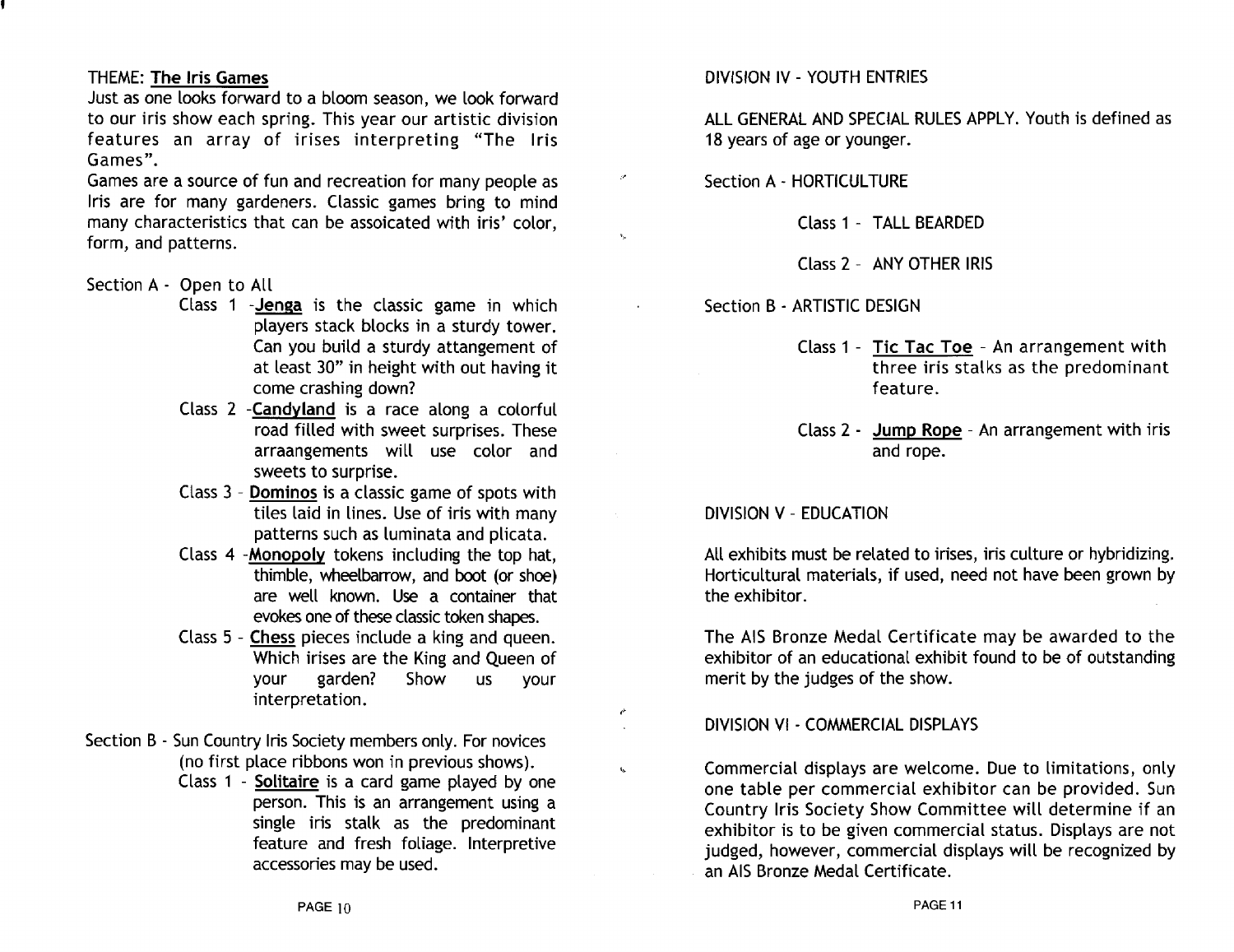#### AMERICAN IRIS SOCIETY EXHIBITION AWARDS

AIS RIBBONS for first, second, third place, and honorable mention will be awarded in each cultivar/class as merited.

AIS ROSETIES and certificates here available will be awarded for:

Horticulture Division:

Best Specimen in each Section (Rosette) Section Sweepstakes (Certificate) Best Specimen of Show (Rosette & Certificate) Sweepstakes (Rosette, Certificate & Medal) Sweepstakes Runner-Up (Certificate & Medal)

Seedling Division:

Best Seedling of Show (Rosette & Exhibition Cert.)

Artistic Division:

Best Design of Show (Rosette & Certificate) Artistic Sweepstakes (Rosette & Certificate)

Youth Division:

Best Specimen of Show (Rosette & Certificate) Horticultural Sweepstakes (Rosette, Cert. & Medal Horticultural Sweepstateks Runner-Up (Cert. & Medal) Best Design of Show (Rosette & Certificate) Artistic Sweepstakes

The AIS SILVER MEDAL and certificate will be awarded to the winner of the most first place ribbons in the Horticulture and Youth Divisions. ('

The AIS BRONZE MEDAL and certificate will be awarded to the winner of the second most first place ribbons in the Horticulture and Youth Divisions.

AIS SECTION CERTIFICATES will be awarded to the winner of the most first place ribbons in each Horticulture Section, and Rosettes will be awarded to the best specifmen in each culture section, provided there are at least five varieties (cultivars).

AIS EXHIBITION CERTIFICATE is automatically awarded by the panel of judges for the Best Seedling of Show. An EC will also be awarded to any seedling receiving five or more votes from accredited AIS judges attending the show.

In the event of a tie for Sweepstakes for either Medal or Section Certificates; second place, then third place, then honorable mention ribbons will be counted. Rosettes are not considered in the case of a tie.

#### SUN COUNTRY IRIS SOCIETY AWARDS

 $\mathbf{r}$ 

Sun Country Iris Society will present AWARDS to exhibitors for:

Horticulture Division: Best Tall Bearded Best Aril/Arilbred Best Median/Dwarf Best Spuria - In Memory of Betty Wickenkamp Best Louisiana Best Siberian Best Bulbous Best Miscellaneous Best Collection Best Specimen of Show Sweepstakes Sweepstakes Runner-up

Perpetual Plaques (Specialty Awards)

Best Bicolor Tall Bearded - Donated by Ardi Kary Best Black Tall Bearded - In Memory of Gloria Beatty Best Plicata Tall Bearded - Donated by Joyce Poling Best Red Tall Bearded - Donated by Jack Weber Best Single Bloom Tall Bearded -

Donated by Hall Bradshaw Best Space Age Tall Bearded - Donated by Avery Poling Best White Tall Bearded - Donated by Patrick Orr Best Louisiana - Donated by Bill Maynard Best Spuria - Donated by Jeannie Comeaux